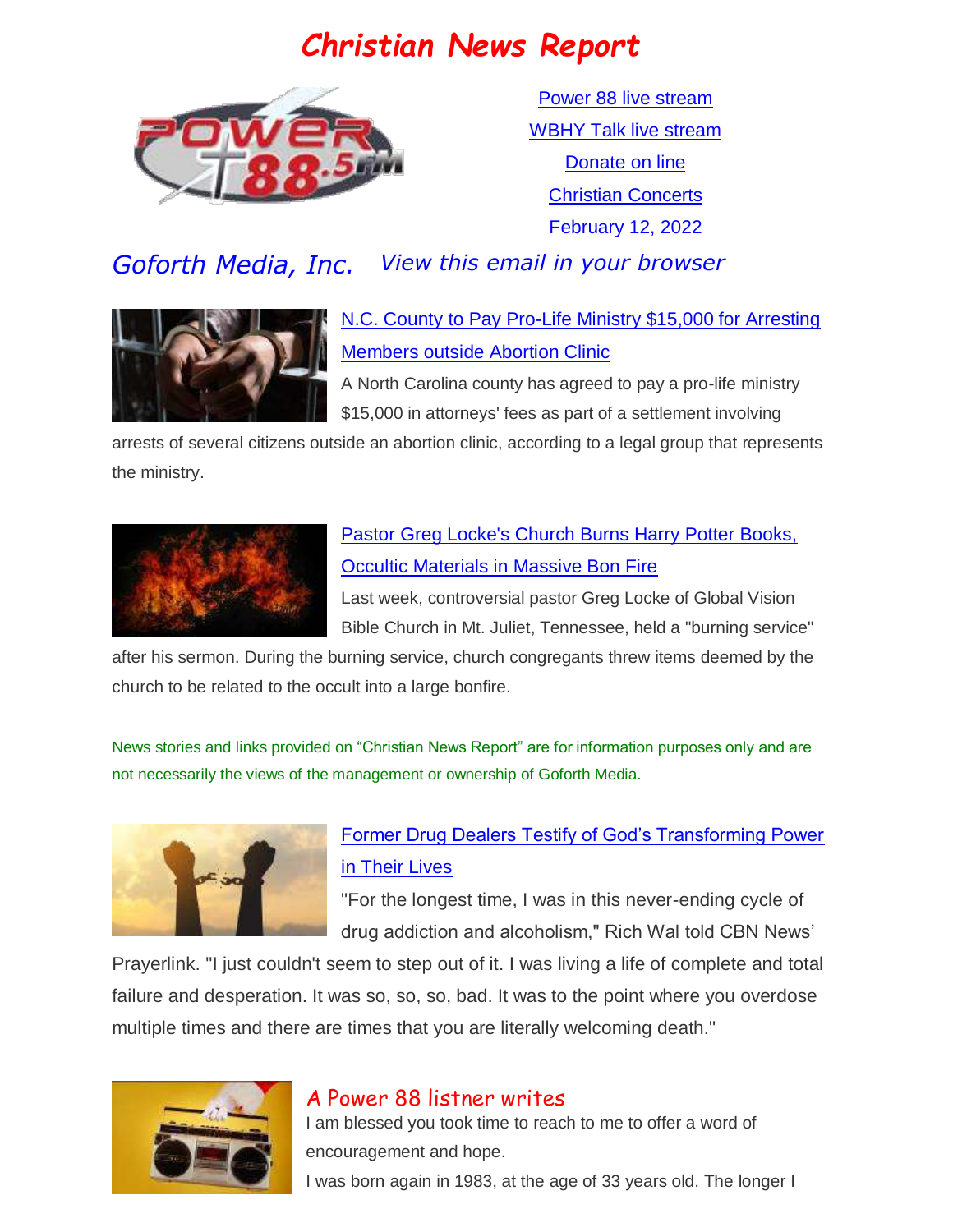know the Lord, the more I want to serve Him and share His truth. Goforth and Power 88 is a wonderful way for me to give a little to spread a lot of His light and truth, and good Christian music.

May God Bless us all in 2022 and the days and years ahead, amen! (R.C. Pensacola, Florida)



*Brad Arnold Power 88 engineer*

#### **A note from engineering.....**

When the bible says, "Let your light shine in the world" Power 88 actually takes that phrase literally! Radio works like this. Electrons are sent to the tower from the transmitter equipment. As the electrons travel up the AM tower or up the FM antenna photons are knocked off and turned into waves which are essentially light! It's a form of light we can't see with our eyes. So RADIO is by definition letting the light shine!

## **Lower stress** set push button one to 88.5 FM on your car radio for the Good News or [click here](https://us7.maindigitalstream.com/2920/)



[Canadian Pastor Arrested against Just before He was Set](https://www.christianheadlines.com/blog/canadian-pastor-arrested-against-just-before-he-was-set-to-preach-at-freedom-convoy-protest.html)  [to Preach at Freedom Convoy Protest](https://www.christianheadlines.com/blog/canadian-pastor-arrested-against-just-before-he-was-set-to-preach-at-freedom-convoy-protest.html) A Canadian pastor has been arrested again just before he

was set to speak to a group of Canadian truckers who

have been protesting vaccine mandates at the U.S.-Canada border.



**If Christian radio has made a difference in your life** and you don't have a means of helping support the station financially, there are 2 other important things you can do: 1) Keep us in your prayers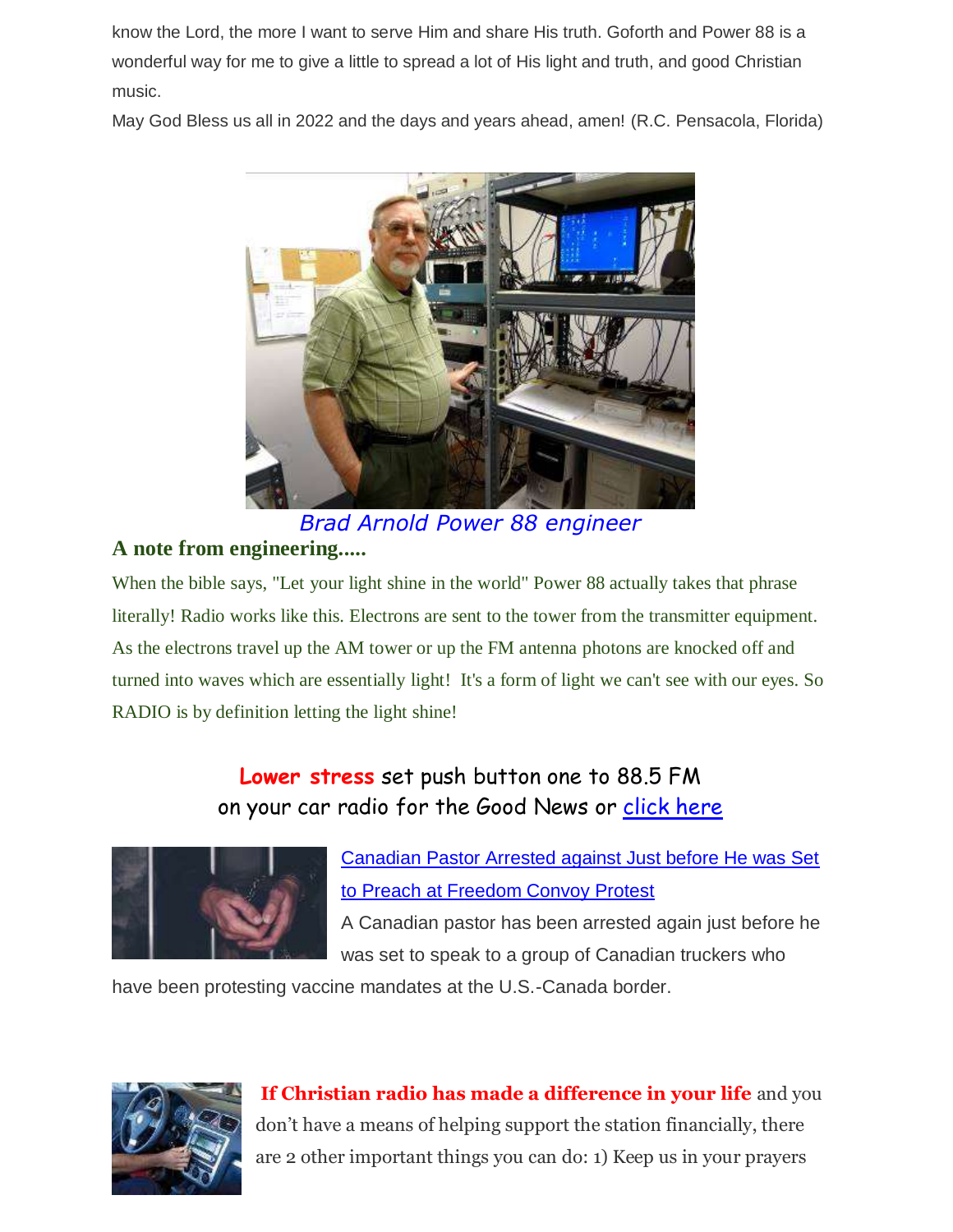that God may use this radio ministry for His glory and 2) Support business underwriters. **Thank them for supporting Christian radio and use their services when possible.**

# Kenny's Weekend SpinDown February 11<sup>th</sup>



- 1. House of the Lord Phil Wickham
- 2. Stand in Faith Danny Gokey
- 3. Can't Quit You Colton Dixon

FUTURE TRACK – Stand - Newsboys

- 4. Promised Land tobyMac
- 5. Joy Comes in the Morning Baylor Wilson
- 6. Jesus is Coming Back Jordan Feliz
- 7. In the House Crowder
- 8. Refuge Skillet
- 9. Relate for King & Country
- 10. The Commission CAIN

## This week's Power 88 underwriters this week include:

[Eastern Shore Eye Care](http://www.easternshoreeyecare.com/) 251-928-4076 118 Lottie Lane, Fairhope, AL

[Edward Jones Financial Advisor,](https://www.edwardjones.com/us-en) Cheryl McCormick 251-342-2478 120 South University Blvd., Ste C-2, Mobile, AL

[Heather Colson/Realtor,](https://heathercolson.kw.com/) Keller Williams Realty Mobile 1210 Hillcrest Road, Suite 200, Mobile, AL, 36695

[KEMKO Metal Buildings,](http://www.kemkobuildings.com/) Scott Armstrong 27153 Pollard Road, Daphne, AL 251-626- 0594



It is easy to be an Underwriter

on Power 88 contact

Charlotte Bouzigard for information.

[charlotte@goforth.org](mailto:charlotte@goforth.org)

or call 251-300-3141

# **Attention Amazon Customers**

#### **How Amazonsmile supports Power 88**

Goforth Media Power 88 will receive 0.5% of the price of all their eligible [smile.amazon.com/ch/63-0927122](https://www.amazon.com/gp/r.html?C=2AU9G2CMQ9IQM&R=1QK2JMJNP3GH7&T=C&U=http%3A%2F%2Fsmile.amazon.com%2Fch%2F63-0927122&A=BCZPEIHVLV99IVSUOLG1YPFXTGWA&H=XVLELAMUAST3PRIK4CW2E8JRKTCA) purchases. You should bookmark the link so you don't accidentally shop at www.amazon.com instead of smile.amazon.com. Only purchases made at: [smile.amazon.com/ch/63-0927122](https://www.amazon.com/gp/r.html?C=2AU9G2CMQ9IQM&R=1QK2JMJNP3GH7&T=C&U=http%3A%2F%2Fsmile.amazon.com%2Fch%2F63-0927122&A=BCZPEIHVLV99IVSUOLG1YPFXTGWA&H=XVLELAMUAST3PRIK4CW2E8JRKTCA) are eligible for donations.

# *WBHY Christian Talk on line*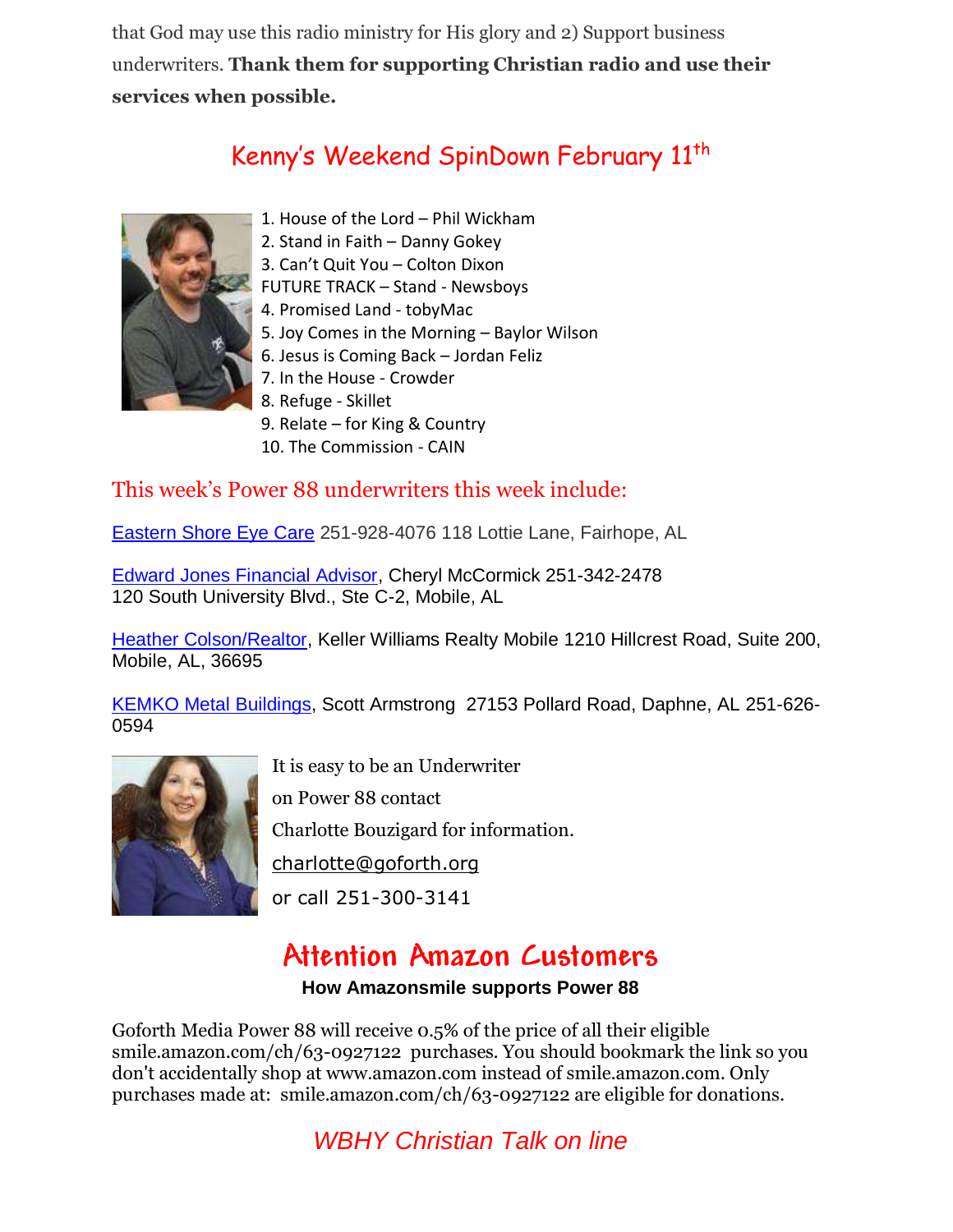You can now receive WBHY Christian Talk online. Go to [www.goforth.org](http://www.goforth.org/) and click on WBHY Christian Talk Live. You will be able to hear your favorite Christian programs or Christian call in talk shows on your computer or cell phone anywhere in the world. You can also get it <u>by clicking here</u>

# **WBHY Christian Talk**

[Weekday program schedule](https://goforth.schoolinsites.com/dailyprogramschedule) [Saturday program schedule](https://goforth.schoolinsites.com/saturdayprogramschedule) [Sunday program schedule](https://goforth.schoolinsites.com/sundayprogramschedule)

## Check out these Links

[Give where you get your Blessings](https://forms.ministryforms.net/viewForm.aspx?formId=018b4ff7-2c2f-4f0e-8ef2-689f9601b826) [Goforth Media home page](http://www.goforth.org/) [Join Our e-mail List](http://user.goforth.org/mail-form/mail_form.htm) [Power88 on facebook](http://www.facebook.com/Power88fm)

## *Power Verses this week*



Sat [Mark 9:35](https://www.biblegateway.com/passage/?search=Mark%209:35&version=niv) Sun [Ephesians 4:2](https://www.biblegateway.com/passage/?search=Ephesians%204:2&version=niv) Mon [Psalm 86:5](https://www.biblegateway.com/passage/?search=Psalm%2086:5&version=niv) Tue [Deuteronomy 6:4-5](https://www.biblegateway.com/passage/?search=Deuteronomy%206:4-5&version=niv) Wed [1 Corinthians 2:9](https://www.biblegateway.com/passage/?search=1%20Corinthians%202:9&version=niv) Thu [Psalm 59:16](https://www.biblegateway.com/passage/?search=Psalm%2059:16&version=niv) Fri [Psalm 18:1-2](https://www.biblegateway.com/passage/?search=Psalm%2018:1-2&version=niv)

## **Christian Concerts are back in the [Gulf Coast](https://goforth.schoolinsites.com/Concerts) area**

![](_page_3_Picture_9.jpeg)

# *Chonda Pierce Live in Concert*

**Sunday, February 27th**, 2022 Concert Begins at 7:00 First Fairhope Church in Fairhope Tickets and more information are available at [www.etix.com](http://www.etix.com/) First Fairhope Church is at 300 South Section Street, Fairhope, AL

![](_page_3_Picture_12.jpeg)

# *Zach Williams in Concert*

With Special Guest: Anne Wilson Sunday, April 10, 2022 at 7:00 PM at the Pensacola Saenger Theater.